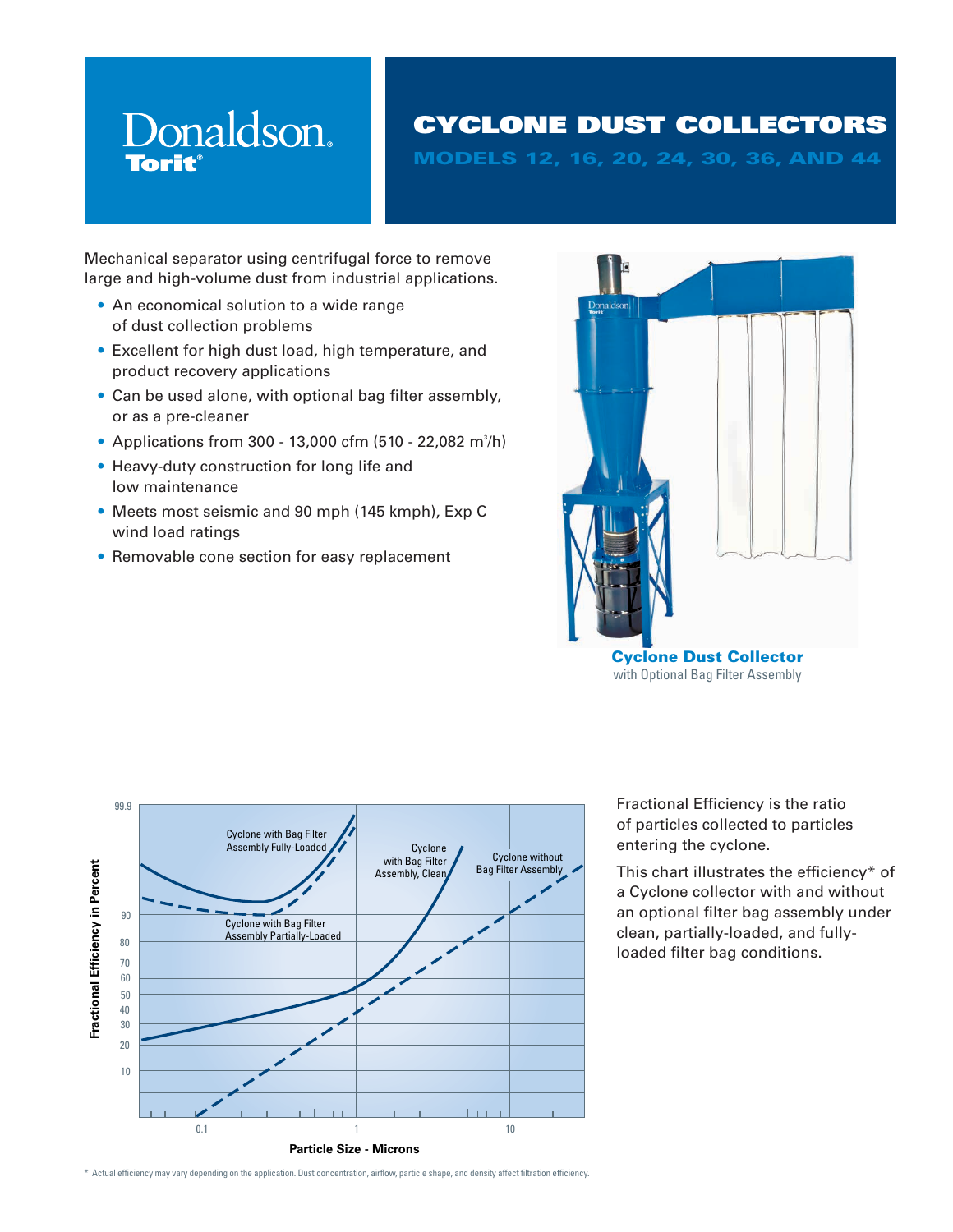### OPERATIONAL EXPLANATION



Dust-laden air enters the unit through the air inlet and is diverted by a helical baffle. Centrifugal force moves the heavy dust particles to the interior sidewalls and carries them to the base of the unit. Cleaned air is carried through the inner cylinder and discharges to atmosphere or optional afterfilters.

### MULTIPLE RATING TABLE

| Nominal Airflow Range*<br><b>Model</b> |                  |                 | <b>External Static Pressure</b> | <b>Inlet Velocity</b> |                 |  |  |
|----------------------------------------|------------------|-----------------|---------------------------------|-----------------------|-----------------|--|--|
|                                        | cfm              | $m^3/h$         | ("wg)                           | fpm                   | m/min           |  |  |
| 12                                     | $300 - 540$      | $510 - 917$     | $5.6 - 4.1$                     | $3580 - 6200$         | 1091.2 - 1889.8 |  |  |
| 16                                     | $860 - 1,200$    | $1,461 - 2,038$ | $7.9 - 4.6$                     | 4380 - 6135           | 1335.0 - 1869.9 |  |  |
| $20 - 3$                               | $1,250 - 2,000$  | $2,123 - 3,397$ | $7.5 - 3.7$                     | $3555 - 5710$         | 1083.6 - 1740.4 |  |  |
| $20 - 5$                               | $1,500 - 2,500$  | $2,548 - 4,247$ | $11.4 - 5.0$                    | 4290 - 7140           | 1307.6 - 2176.3 |  |  |
| 24                                     | $1,950 - 3,500$  | $3,312 - 5,945$ | $13.4 - 4.4$                    | $3580 - 6450$         | 1091.2 - 1966.0 |  |  |
| $30 - 10$                              | $3,000 - 4,500$  | $5,096 - 7,644$ | $9.9 - 5.0$                     | 3820 - 5730           | 1164.3 - 1746.5 |  |  |
| $30 - 15$                              | $4,000 - 5,600$  | $6,795 - 9,512$ | $11.0 - 4.9$                    | $5100 - 7140$         | 1554.5 - 2176.3 |  |  |
| $36 - 20$                              | $4,300 - 7,000$  | 7,304 - 11,891  | $11.4 - 4.9$                    | $4015 - 6540$         | 1223.8 - 1993.4 |  |  |
| $36 - 25$                              | $4,500 - 7,500$  | 7,644 - 12,740  | $14.9 - 6.3$                    | 4210 - 7010           | 1283.2 - 2136.6 |  |  |
| $36 - 30$                              | $5,000 - 8,000$  | 8,493 - 13,589  | $16.1 - 7.1$                    | 4670 - 7465           | 1423.4 - 2275.3 |  |  |
| $44 - 40$                              | $8,000 - 11,500$ | 13,589 - 19,534 | $15.1 - 5.5$                    | $4530 - 6510$         | 1380.7 - 1984.2 |  |  |
| 44-50                                  | $8,000 - 13,000$ | 13,589 - 22,082 | $18.8 - 7.0$                    | 4530 - 7360           | 1380.7 - 2243.3 |  |  |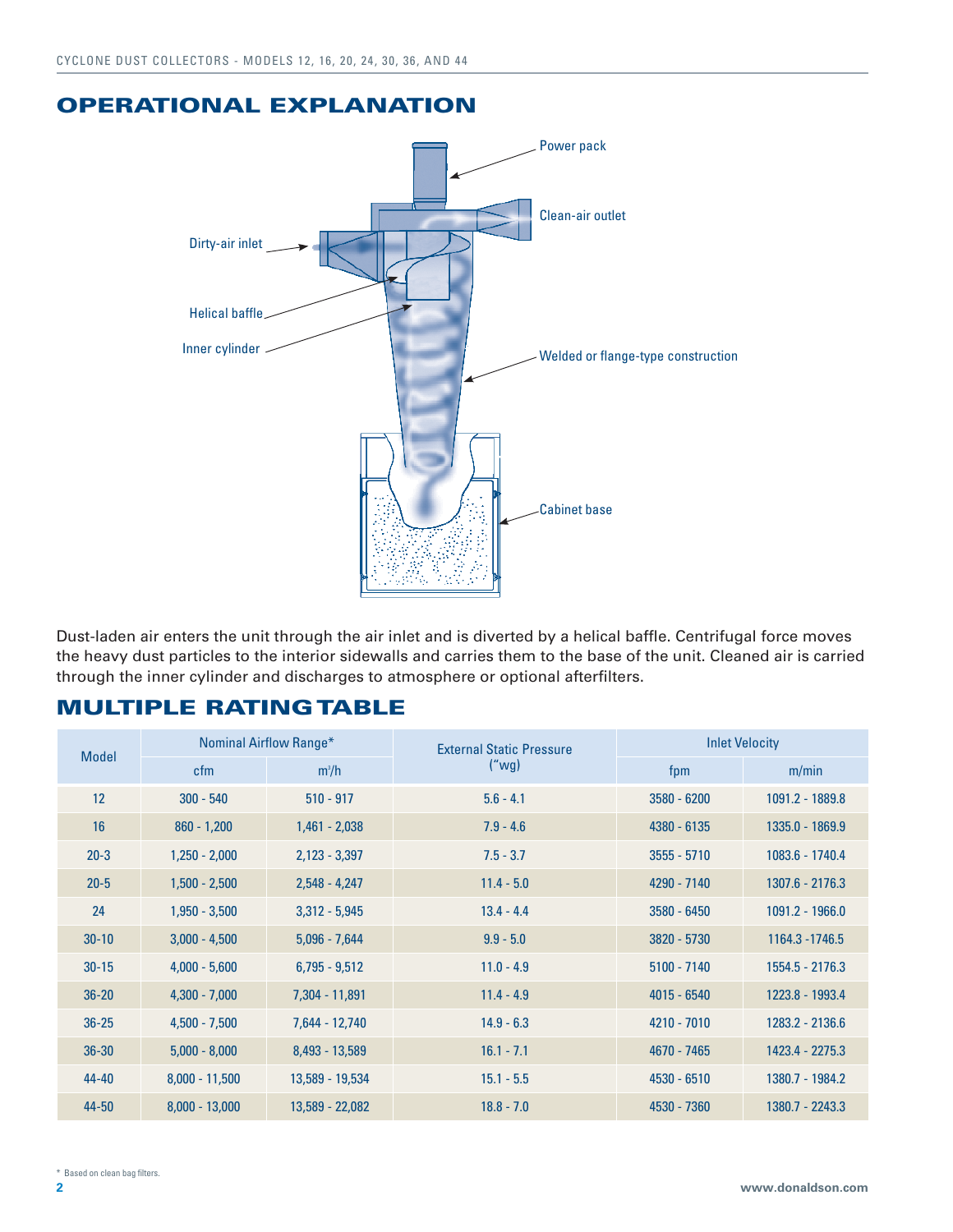

| <b>DIMENSIONS &amp; SPECIFICATIONS</b> |  |  |
|----------------------------------------|--|--|
|                                        |  |  |

|              | <b>Dimensions</b> |                |    |        |     |        |     |           |         |        |
|--------------|-------------------|----------------|----|--------|-----|--------|-----|-----------|---------|--------|
| <b>Model</b> |                   | $\overline{A}$ |    | B      |     | C      |     | $D - 55*$ | $D-CB*$ |        |
|              | in                | mm             | in | mm     | in  | mm     | in  | mm        | in      | mm     |
| 12           | 12                | 304.8          | 55 | 1397.0 | 32  | 812.8  | 100 | 2540.0    | 78      | 1981.2 |
| 16           | 16                | 406.4          | 55 | 1397.0 | 36  | 914.4  | 108 | 2743.2    | 86      | 2184.4 |
| $20 - 3$     | 20                | 508.0          | 55 | 1397.0 | 48  | 1219.2 | 121 | 3073.4    | 114     | 2895.6 |
| $20 - 5$     | 20                | 508.0          | 55 | 1397.0 | 48  | 1219.2 | 123 | 3124.2    | 116     | 2946.4 |
| 24           | 24                | 609.6          | 67 | 1701.8 | 55  | 1397.0 | 145 | 3683.0    | 126     | 3200.4 |
| $30 - 10$    | 30                | 762.0          | 67 | 1701.8 | 72  | 1828.8 | 162 | 4114.8    | 154     | 3911.6 |
| $30 - 15$    | 30                | 762.0          | 67 | 1701.8 | 72  | 1828.8 | 162 | 4114.8    | 154     | 3911.6 |
| $36 - 20$    | 36                | 914.4          | 67 | 1701.8 | 85  | 2159.0 | 183 | 4648.2    |         |        |
| $36 - 25$    | 36                | 914.4          | 67 | 1701.8 | 85  | 2159.0 | 186 | 4724.4    |         |        |
| $36 - 30$    | 36                | 914.4          | 67 | 1701.8 | 85  | 2159.0 | 186 | 4724.4    |         |        |
| 44-40        | 44                | 1117.6         |    |        | 104 | 2641.6 |     |           |         |        |
| 44-50        | 44                | 1117.6         |    |        | 104 | 2641.6 |     |           |         |        |

\* Typical. May vary based on motor type/size ordered.

|              |                                  | <b>Optional Bag</b><br><b>Filter Assembly</b> |                        | Motor (hp)     | <b>Air Inlet</b> |       | Air Outlet**                 |       | <b>Dust Capacity</b> |                 |                   |                                                    | <b>Shipping Weight</b> |        |               |        |
|--------------|----------------------------------|-----------------------------------------------|------------------------|----------------|------------------|-------|------------------------------|-------|----------------------|-----------------|-------------------|----------------------------------------------------|------------------------|--------|---------------|--------|
| <b>Model</b> | <b>Filter Area</b><br>No. of Bag |                                               | <b>Inside Diameter</b> |                |                  |       | <b>Dust Drawer</b><br>Hopper |       |                      | <b>Standard</b> |                   | <b>With Optional Bag</b><br><b>Filter Assembly</b> |                        |        |               |        |
|              | ft <sup>2</sup>                  | m <sup>2</sup>                                |                        | <b>Filters</b> | in               | mm    | in                           | mm    | ft <sup>2</sup>      | m <sup>2</sup>  | ft <sup>2</sup>   | m <sup>2</sup>                                     | I <sub>b</sub>         | kg     | $\mathsf{lb}$ | kg     |
| 12           | 15                               | 1.4                                           | 1                      | $\frac{3}{4}$  | 4                | 101.6 | $6\phantom{1}$               | 152.4 | 4.8                  | 0.4             | 12.0              | 1.1                                                | 325                    | 147.4  | 350           | 158.8  |
| 16           | 25                               | 2.3                                           | 1                      | $\overline{2}$ | $6\phantom{1}6$  | 152.4 | 8                            | 203.2 | 4.8                  | 0.4             | 12.0              | 1.1                                                | 390                    | 176.9  | 410           | 186.0  |
| $20 - 3$     | 70                               | 6.5                                           | 4                      | 3              | 8                | 203.2 | 10                           | 254.0 | 8.5                  | 0.8             | 19.5 <sup>†</sup> | 1.8                                                | 600                    | 272.2  | 740           | 335.7  |
| $20 - 5$     | 70                               | 6.5                                           | 4                      | 5 <sup>5</sup> | 8                | 203.2 | 10                           | 254.0 | 8.5                  | 0.8             | 19.5 <sup>†</sup> | 1.8                                                | 640                    | 290.3  | 740           | 335.7  |
| 24           | 100                              | 9.3                                           | 4                      | 7.5            | 10               | 254.0 | 12                           | 304.8 | 8.5                  | 0.8             | $37.5^{+}$        | 3.5                                                | 750                    | 340.2  | 850           | 385.6  |
| $30 - 10$    | 200                              | 18.6                                          | 8                      | 10             | 12               | 304.8 | 14                           | 355.6 | 16.5                 | 1.5             | $37.5^{\dagger}$  | 3.5                                                | 1175                   | 533.0  | 1400          | 635.0  |
| $30 - 15$    | 200                              | 18.6                                          | 8                      | 15             | 12               | 304.8 | 14                           | 355.6 | 16.5                 | 1.5             | 37.5 <sup>†</sup> | 3.5                                                | 1210                   | 548.8  | 1486          | 674.0  |
| $36 - 20$    | 300                              | 27.9                                          | 12                     | $20***$        | 14               | 355.6 | $16^{++}$                    | 406.4 |                      |                 | $54.0^{+}$        | 5.0                                                | 2000                   | 907.2  | 2300          | 1043.3 |
| $36 - 25$    | 300                              | 27.9                                          | 12                     | $25***$        | 14               | 355.6 | $16^{++}$                    | 406.4 |                      |                 | $54.0^{+}$        | 5.0                                                | 2145                   | 973.0  | 2445          | 1109.0 |
| $36 - 30$    | 300                              | 27.9                                          | 12                     | $30***$        | 14               | 355.6 | 16/18                        | 406.4 |                      |                 | $54.0^{+}$        | 5.0                                                | 2165                   | 982.0  | 2465          | 1118.1 |
| $44 - 40$    | 600                              | 55.7                                          | 24                     | $40***$        | 18               | 457.2 | 20                           | 508.0 |                      |                 | 103.0             | 9.6                                                | 3150                   | 1428.8 | 3550          | 1610.3 |
| $44 - 50$    | 600                              | 55.7                                          | 24                     | $50***$        | 18               | 457.2 | 20                           | 508.0 |                      |                 | 103.0             | 9.6                                                | 3165                   | 1435.6 | 3565          | 1617.1 |

\* Based on clean filters.

\*\* Model 36-20 and 36-30 available with direct- or belt-drive blowers. Model 36-25 and 44 available with belt-drive blower only.<br>† Up to 103 ft' (2.92 m') hopper available.<br>++ Round outlets are available when collector is

**www.donaldson.com 3** +++Optional round outlet on size 36-20, 36-25 and 36-30 cyclone with belt drive fan has a 16" diameter. For 36 with a direct drive fan, only the 36-30 has an optional round outlet. This has an 18" diameter.